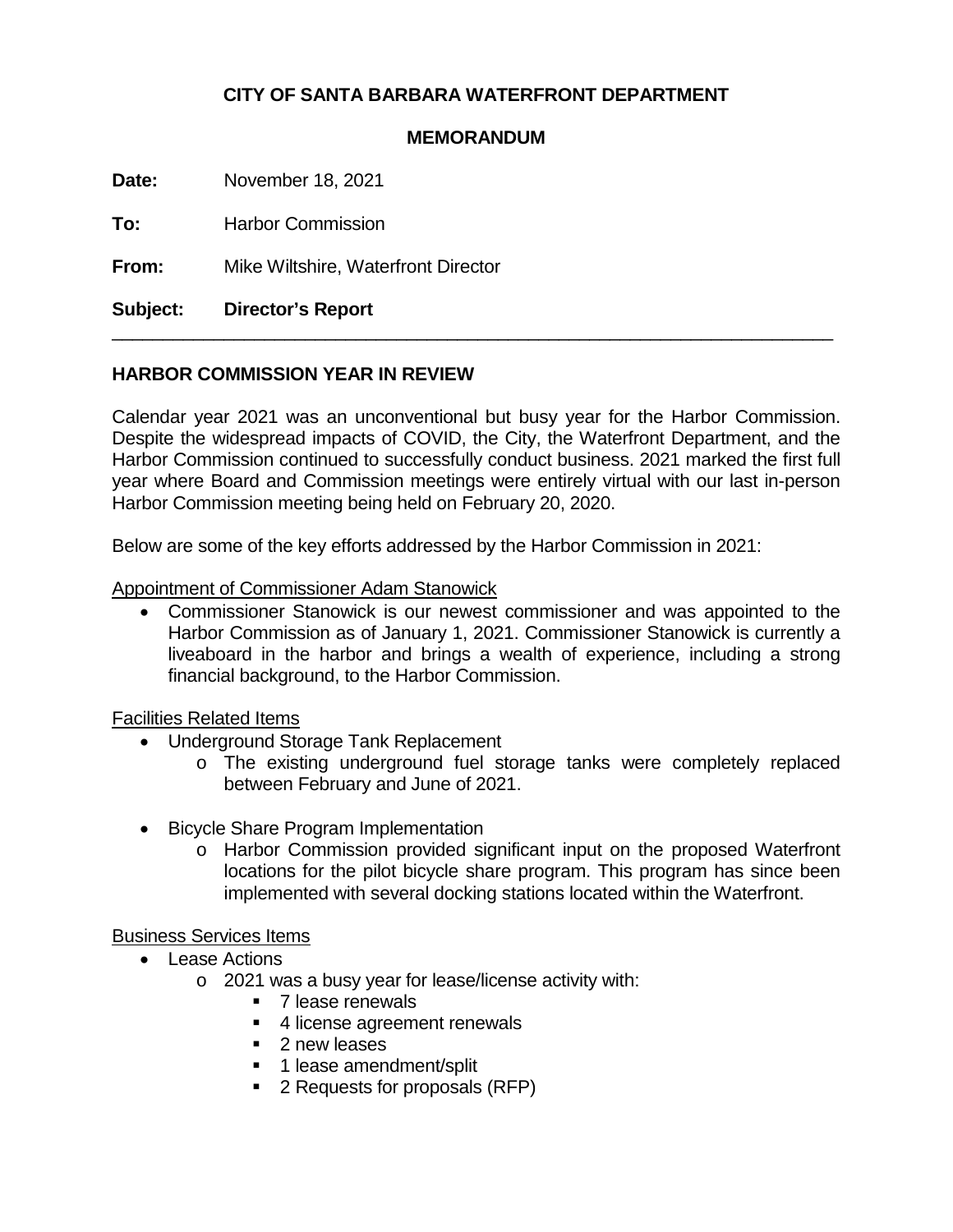Harbor Commission Staff Report Director's Report November 18, 2021 Page 2

- Deferred Rents
	- o Under the Citywide Temporary Eviction Moratorium Ordinance (TEMO) Waterfront tenants negatively impacted by COVID had the option to defer rents between March 2020 and December 2020. As of January 1, 2021 19 of 61 tenants had participated in the rent deferral program to some degree. In total, Waterfront tenants deferred nearly \$1,500,000 in rent. As of November 2021 tenants have repaid approximately \$1,150,000 of the approximately \$1,500,000 due.

## Harbor Operations Items

- Slip Assignment Policy Subcommittee
	- o In September 2020 the Harbor Commission formed a Slip Assignment Policy Subcommittee to look into some public concern with slip transfer fees and policy. The sub-committee met extensively throughout 2021 in addition to presenting findings to the full Harbor Commission.
- 20-foot Slip Lottery
	- o Waterfront Department and the Harbor Commission successfully conducted a virtual lottery for two 20-foot slips. Both slips have been assigned to individuals who are in the process of putting their boats in the slip.
- Outside Agency Presentations
	- o County Air Pollution Control District (APCD)
		- Received a presentation from the County APCD on their grant programs and requirements for marine vessel engines.
	- o State Lands Commission
		- Received a presentation from the State Lands Commission on the granted public lands, boundaries, roles and responsibilities, and an overview of the Public Trust Doctrine.
- Tomol Canoe Storage
	- o Provided input and forwarded a recommendation of approval to Council to accommodate a fee waiver and storage of a Tomol canoe in the West Beach Storage Permit area.
- Slip Termination Process
	- o Heard and took final action on a slip termination.

Sea Level Rise Adaptation Plan

• Although more of a Council and Citywide effort, the Harbor Commission was very involved in the review, revision, and approval of the City's Sea Level Rise Adaptation Plan.